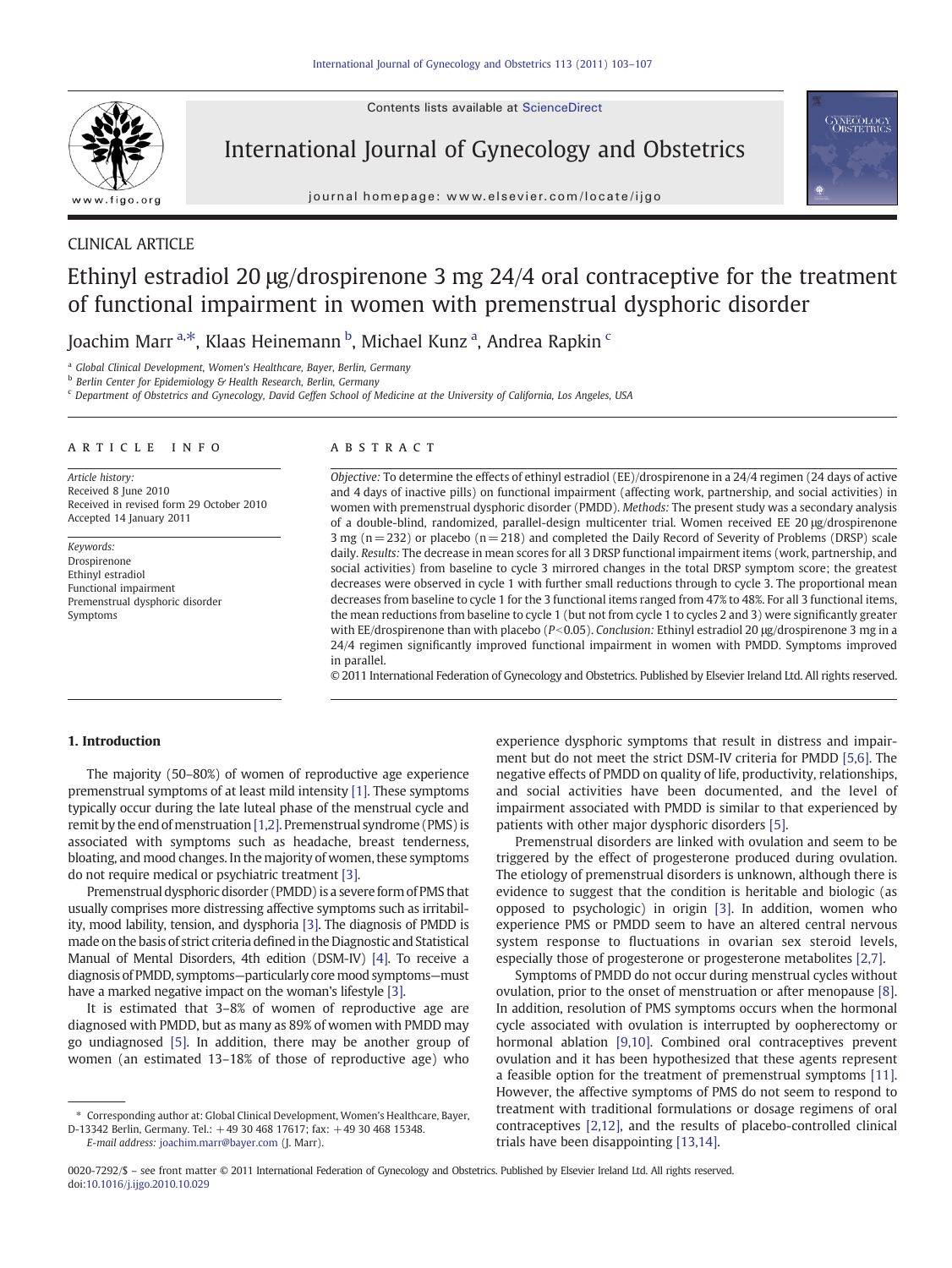<span id="page-1-0"></span>The efficacy of a combined oral contraceptive for the treatment of premenstrual symptoms is likely to be greatly affected by the progestin component and the dosing regimen [\[2\].](#page-3-0) Therefore, the type of progestin used is very important. Drospirenone, an analog of spirolactone rather than testosterone, is a unique progestin that has antiandrogenic and antimineralocorticoid activity, and a long half-life [\[15\].](#page-3-0) In addition, drospirenone has been formulated with ethinyl estradiol (EE) in a new dosing regimen whereby each cycle of treatment comprises 24 days of active pills and 4 days of inactive pills (24/4 regimen). Suppression of folliculogenesis has been shown to be more complete with the 24/4 regimen than with an oral contraceptive regimen with a 7-day hormone-free interval [\[16\].](#page-4-0) Together, the long half-life of drospirenone and the 24/4 dosing regimen provide more consistent suppression of endogenous 17β-estradiol and hormonal fluctuations [\[17\].](#page-4-0)

The new combined oral contraceptive formulation, comprising EE 20 μg/drospirenone 3 mg and administered using a 24/4 regimen, has shown superior efficacy to placebo in reducing symptoms associated with PMDD in 2 clinical trials involving 64 and 450 women, respectively [\[18,19\].](#page-4-0) Evaluation of the primary outcome in the 2 studies [\[19\]](#page-4-0) showed that randomization to EE 20 μg/drospirenone 3 mg in a 24/4 regimen was associated with significant reductions in the mean total Daily Record of Severity of Problems (DRSP) symptom score relative to placebo ( $P<0.001$ ). The DRSP consists of 24 questions that are grouped into 11 symptom domains and 3 functional impairment domains.

The present study was a subanalysis of data from the large clinical trial mentioned previously [\[19\]](#page-4-0). The aim was to determine the effects of treatment with EE/drospirenone in a 24/4 regimen on functional impairment in patients with PMDD, and to evaluate the temporal relationship between symptoms and functional impairment.

#### 2. Materials and methods

The present study was a secondary analysis of data obtained from of a multicenter, double-blind, randomized, placebo-controlled parallel-design study. The participants were enrolled from 64 centers in the USA and attended 7 assessment visits between January 2001 and February 2004. All protocols were approved by a local or central Institutional Review Board, and all participants provided verbal and written informed consent. Full details of the study methodology have been published previously [\[19\]](#page-4-0), and are summarized as follows.

Eligible women were aged 18–40 years and had received a diagnosis of PMDD according to the DSM-IV criteria [\[4\]](#page-3-0). Those with a history of anxiety, depression, psychotic disorders, or drug/alcohol use disorders in the past 2 years were excluded. All women used barrier contraception throughout the study and underwent 2 consecutive menstrual cycles to record the severity of their symptoms and functional impairment; the DRSP scale was used to confirm diagnoses of PMDD.

Women with a confirmed diagnosis of PMDD were randomized in a 1:1 ratio to receive EE 20 μg/drospirenone 3 mg (Yaz; Bayer, Berlin, Germany) or placebo for 3 treatment cycles. Treatment was started on day 1 or 2 of the menstrual cycle and was continued until day 24; the last 4 days of the treatment cycle consisted of inert placebo tablets for both groups.

The 7 assessment visits consisted of 1 screening visit, 2 qualification visits (1 during each run-in cycle), 3 treatment visits (1 during each treatment cycle) and an end-of-treatment visit.

The women completed the DRSP scale daily during the study, rating the severity of symptoms or functional impairment on a scale of 1 (not at all) to 6 (extreme); thus, low scores indicate less severe symptoms or less severe functional impairment. For the present subanalysis, the mean total score for the first 21 DRSP items (symptoms) was compared with the mean scores for the last 3 items (functional impairment: specifically, impairment of work productivity [item 22], interference with social activities [item 23], and interference with relationships [item 24]). The average DRSP symptom scores and the individual functional item impairment scores for the last 5 days before menses during each

treatment cycle were compared with the average respective scores from both run-in cycles (baseline).

Differences between the 2 treatment arms in the mean total DRSP symptom score and the 3 functional impairment scores were estimated using a 2-sample  $t$  test. Within-treatment comparisons with baseline were performed using the paired  $t$  test. Data were analyzed with SAS (SAS Institute, Cary, NC, USA).

# 3. Results

In total, 450 women were randomized to receive EE/drospirenone  $(n=232)$  or placebo  $(n=218)$ . One woman from the active treatment group withdrew from the study before taking any medication and was not included in the full-analysis set and, thus, the intent-to-treat analysis included 449 women. The study was completed by 161 (69.4%) women in the EE/drospirenone group and by 167 (76.6%) women in the placebo group; 71 (30.6%) and 51 (23.4%) women in the EE/drospirenone and placebo treatment groups, respectively, withdrew from the study prematurely. The proportion of women who were at least 75% compliant with treatment was  $90.9\%$  (n = 210) for EE/drospirenone and 89.9%  $(n=196)$  for placebo. The mean compliance with EE/drospirenone and placebo was 97.6% and 97.9%, respectively.

| Table |  |  |  |  |
|-------|--|--|--|--|
|-------|--|--|--|--|

Demographic and baseline characteristics.<sup>a</sup>

| Variable                             | Placebo<br>$(n=218)$ | EE/drospirenone<br>$(n=231)$ |
|--------------------------------------|----------------------|------------------------------|
| Age, y                               | $32.0 + 5.48$        | $31.0 + 5.63$                |
| Body weight, kg                      | $68.43 + 12.89$      | $70.64 + 13.20$              |
| Height, cm                           | $166.40 + 7.04$      | $165.95 + 6.19$              |
| BMI <sub>c</sub>                     | $25.11 + 4.29$       | $26.09 + 4.56$ <sup>d</sup>  |
| Regular menstrual cycles             | 217 (99.5)           | 229 (99.1)                   |
| Cycle length, d                      | $28.8(25-35)$        | $28.7(25-37)$                |
| Duration of menstrual bleeding, d    | $5.2 + 1.4$          | $5.1 + 1.2$                  |
| Normal average intensity of bleeding | 142 (65.1)           | 151 (65.4)                   |
| Dysmenorrhea                         | 144 (66.1)           | 155 (67.1)                   |
| Current smokers                      | 36 (16.51)           | 29 (12.55)                   |

Abbreviations: BMI, body mass index; EE, ethinyl estradiol.

<sup>a</sup> Values are given as mean $\pm$  SD, mean (range), or number (percentage).

 $b$  P<0.048 versus placebo.

Calculated as weight in kilograms divided by the square of height in meters.

 $P$  < 0.015 versus placebo.

#### Table 2

Mean reduction from baseline in DRSP scores during treatment with placebo and ethinyl estradiol/drospirenone.<sup>a,b</sup>

| Treatment cycle        | Placebo<br>$(n=218)$ | EE/drospirenone<br>$(n=231)$ | P value <sup>c</sup> |
|------------------------|----------------------|------------------------------|----------------------|
| DRSP total score       |                      |                              |                      |
| 1                      | 34.2                 | 44.6                         | 0.001                |
| $\overline{2}$         | 40.5                 | 47.9                         | 0.018                |
| 3                      | 41.0                 | 49.7                         | 0.015                |
| Work impairment        |                      |                              |                      |
| 1                      | 36.0                 | 47.3                         | 0.002                |
| $\overline{2}$         | 44.2                 | 49.4                         | 0.119                |
| 3                      | 45.2                 | 50.9                         | 0.122                |
| Social impairment      |                      |                              |                      |
| 1                      | 37.6                 | 47.2                         | 0.016                |
| 2                      | 44.9                 | 50.1                         | 0.154                |
| 3                      | 44.6                 | 51.7                         | 0.099                |
| Partnership impairment |                      |                              |                      |
| 1                      | 36.5                 | 47.6                         | 0.008                |
| 2                      | 44.7                 | 51.4                         | 0.119                |
| 3                      | 44.4                 | 51.9                         | 0.112                |

Abbreviations: DRSP, Daily Record of Severity of Problems.

<sup>a</sup> Values are given as percentage.

**b** Expressed as change in percentage from baseline mean.

Listed for individual percentage changes.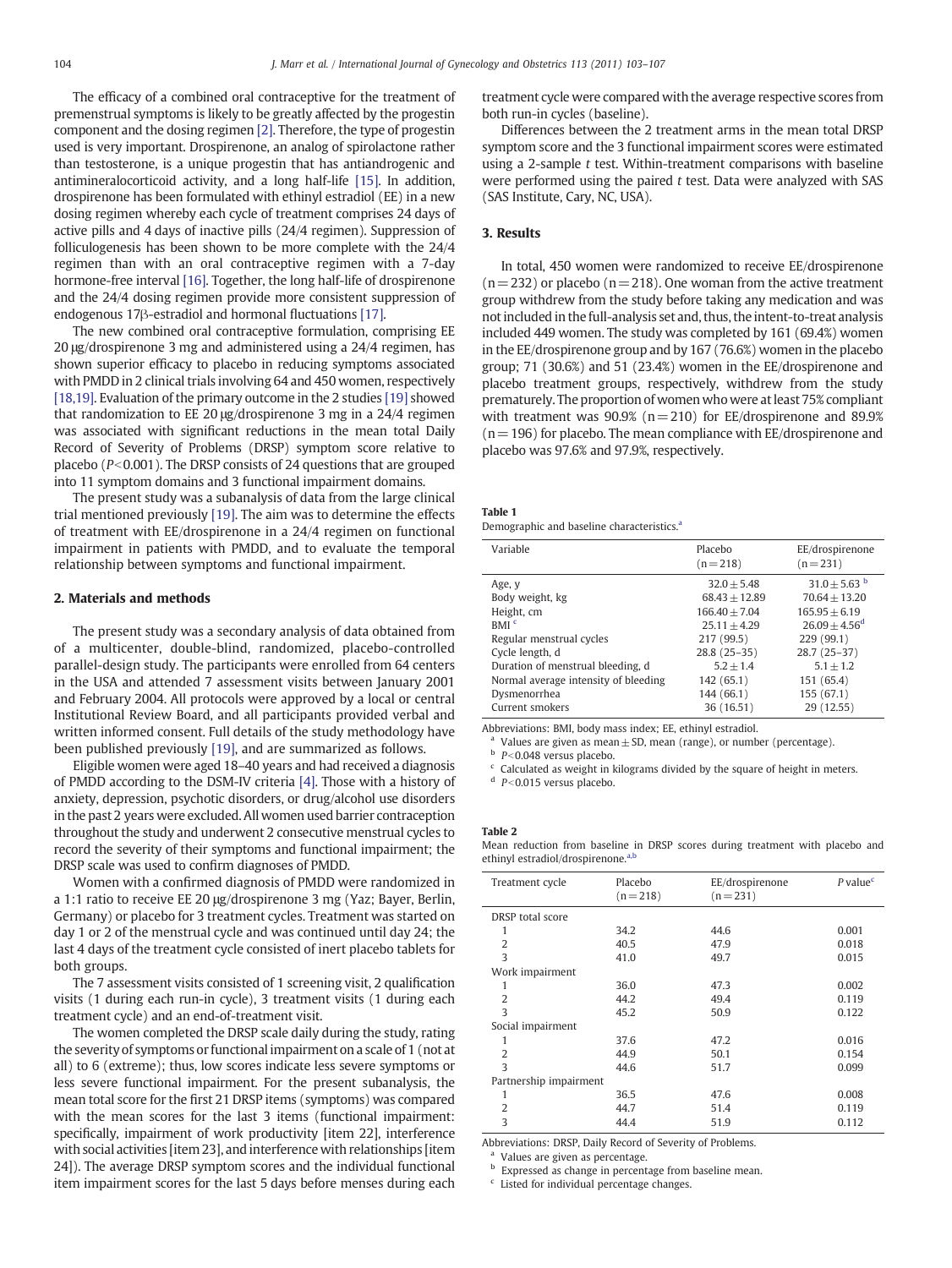Overall, the baseline characteristics were similar in the EE/ drospirenone and placebo treatment groups ([Table 1](#page-1-0)), although the mean age (31.0 years versus 32.0 years;  $P = 0.048$ ) and the mean body mass index (calculated as weight in kilograms divided by the square of height in meters; 26.1 versus 25.1;  $P = 0.015$ ) were higher in EE/drospirenone recipients than in those receiving placebo. Approximately 80% of women in each treatment group (184 [79.7%] in the EE/ drospirenone arm and 167 [76.6%] in the placebo arm) took concomitant medication during the study. Medications or supplements taken by at least 10% of women in either treatment group included ibuprofen, multivitamins, paracetamol, and paracetamol combinations (excluding psycholeptics).

Data pertaining to the mean reductions from baseline in the DRSP scores (total symptom score and individual functional impairment scores) during the 3 treatment cycles are summarized in [Table 2.](#page-1-0) In the EE/drospirenone group, the mean total DRSP symptom score decreased by almost 50% (from 77.4 to 42.9) during treatment cycle 1

( $P<0.0001$ ), with a further reduction to 37.6 by cycle 3 ( $P<0.0001$ ) versus baseline) (Fig. 1). The changes from baseline to treatment cycle 3 in the mean scores for all 3 functional impairment items (work, social activities, and relationships) mirrored the changes observed in the mean total DRSP score, with the greatest proportional decrease in the mean functional impairment scores seen during cycle 1, followed by further small reductions during cycles 2 and 3. The proportional decreases from baseline to treatment cycle 1 for the 3 functional impairment items ranged from 47% to 48%, whereas corresponding score decreases from treatment cycle 1 to treatment cycle 3 ranged from 9% to 12% (Fig. 1).

In the placebo group, the mean total DRSP symptom score was reduced from 78.1 at baseline to 47.3 by treatment cycle 3 ( $P < 0.0001$ ). Reductions from baseline to treatment cycle 3 with placebo were also observed in the functional impairment scores relating to work productivity (from 3.94 to 2.25), social activities (from 3.83 to 2.21), and relationships (from 4.14 to 2.35). The mean reductions from



Fig. 1. Association of changes in premenstrual dysphoric disorder symptoms (DRSP items 1-21) with (a) work impairment (DRSP item 22); (b) social impairment (DRSP item 23); (c) partnership impairment (DRSP item 24) in women receiving ethinyl estradiol/drospirenone (n= 231). Abbreviation: DRSP, Daily Record of Severity of Problems.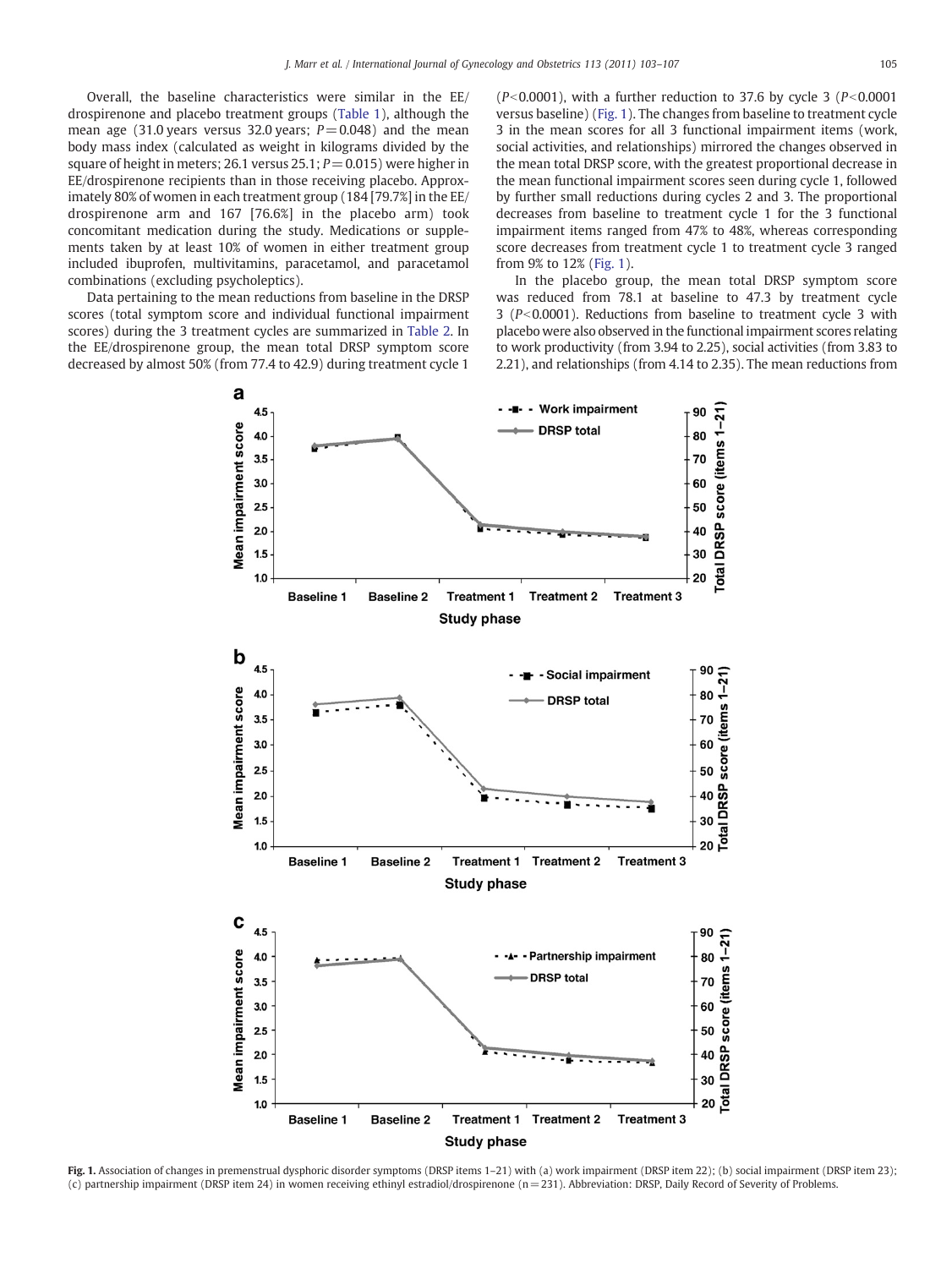<span id="page-3-0"></span>baseline to cycle 1 were significantly greater in the EE/drospirenone group than in the placebo group for all 3 functional impairment items  $(P<0.05)$ ; the subsequent decreases from baseline to cycles 2 and 3 were not significantly different between the 2 groups  $(P>0.05)$ . Nonetheless, the adjusted mean differences over 3 treatment cycles between the 2 treatments were statistically significant in favor of EE/ drospirenone (P≤0.003 versus placebo for all comparisons).

#### 4. Discussion

The present subanalysis of a large, randomized clinical trial shows that PMDD symptoms overall and PMDD-related functional impairment (as measured by the DRSP) improved to a similar extent following active treatment with EE 20 μg/drospirenone 3 mg in a 24/4 regimen for 3 treatment cycles. The greatest improvement occurred during cycle 1, with the improvement continuing at a lower rate over the next 2 cycles.

PMDD is a debilitating condition, and to satisfy the strict DSM-IV criteria for a diagnosis of PMDD, symptoms must have a marked negative impact on a woman's lifestyle [3]. This—along with the monthly, unremitting occurrence of symptoms—means that PMDD has a significant adverse effect on daily functioning, lifestyle, and relationships [5]. In many instances, the level of impairment associated with PMDD is similar to that in women with dysthymia or chronic clinical depression [5,20]. Functional impairment has been documented at home, in social settings, at school, and at work [11], and the degree of impairment increases in parallel with symptom severity [11].

There is clearly a need for effective therapies for PMDD to reduce the individual, societal, and economic impact of this condition. Four agents have received approval in the PMDD indication from the US Food and Drug Administration: The selective serotonin reuptake inhibitors (SSRIs) sertraline, fluoxetine, and paroxetine, and the combined oral contraceptive EE/drospirenone in a 24/4 regimen. Both the SSRIs [\[21\]](#page-4-0) and EE/drospirenone [\[18,19\]](#page-4-0) are effective for controlling the symptoms of PMDD. Looking beyond symptom control, treatment with SSRIs also improves functioning and social adjustment during the late luteal phase in women with PMDD [\[20\].](#page-4-0) Furthermore, in the present analysis, treatment with EE/drospirenone was associated with significant improvements in functional impairment related to work, relationships, and social activities, meaning that women who receive treatment with EE/drospirenone experienced greater productivity, an enhanced enjoyment of social activities, and a better quality of their relationships. These improvements are likely to make an important contribution to the beneficial effect that EE/drospirenone has on the quality of life in women with PMDD [\[19\].](#page-4-0)

In contrast to SSRIs, EE/drospirenone is an oral contraceptive as well as being an effective treatment for PMDD. This could be an advantage for many women. The desire to achieve good contraceptive efficacy is likely to lead to a high treatment compliance, which has the associated benefit of enhancing the effectiveness of PMDD treatment. However, head-tohead comparisons between SSRIs and EE/drospirenone are currently lacking.

In concordance with previous PMS/PMDD studies [\[18,22,23\],](#page-4-0) a large placebo effect was observed in the present study. More specifically, the improvements in the total DRSP symptom score and the 3 functional impairment items over 3 treatment cycles were also observed in the placebo group. Nonetheless, both the total symptom score and the individual functional impairment scores after 3 cycles were improved to a significantly greater extent with EE/drospirenone than with placebo ( $P \le 0.003$  for the adjusted mean difference between treatments for all comparisons).

There were some limitations to the current study. Firstly, the 24/4 regimen used for EE/drospirenone may have altered the menstrual cycle and shifted the symptomatic period to the hormone-free interval, as has been previously documented [14]. However, such an effect does not seem to have occurred in the present study [\[19\].](#page-4-0)

Secondly, the present results were obtained from a subanalysis of data from a previously performed randomized, controlled clinical trial, although the determination of functional impairment using the last 3 items of the DRSP scale was a planned secondary endpoint of that trial. On a positive note, the participants completed the DRSP scale daily during the study, which meant that temporal changes in symptoms could be accurately and thoroughly assessed.

In conclusion, PMDD is a chronic and debilitating condition, which highlights the importance of having effective treatments that reduce symptoms, improve daily functioning, and enhance the quality of life. The results of the present study show that treatment with a combined oral contraceptive agent containing EE 20 μg and drospirenone 3 mg in a 24/4 regimen significantly improves functional impairment in women with PMDD. This occurs in parallel with an improvement in symptoms. The beneficial effects of EE/drospirenone therapy are seen quickly, with the greatest improvement occurring during the first treatment cycle.

### Acknowledgments

We thank Nicola Ryan and Danielle Turner of inScience Communications (a Wolters Kluwer business) for preparing the first draft under the guidance of all authors, and for subsequent editorial assistance with revisions of the manuscript. Funding for this support was provided by Bayer.

# Conflict of interest

Joachim Marr and Michael Kunz are current employees of Bayer the sponsors of the present study. Klaas Heinemann is a former employee of Bayer. Andrea Rapkin has been a consultant for Bayer.

#### References

- [1] Halbreich U, O'Brien PM, Eriksson E, Backstrom T, Yonkers KA, Freeman EW. Are there differential symptom profiles that improve in response to different pharmacological treatments of premenstrual syndrome/premenstrual dysphoric disorder? CNS Drugs 2006;20(7):523–47.
- [2] Rapkin AJ, Winer SA. The pharmacologic management of premenstrual dysphoric disorder. Expert Opin Pharmacother 2008;9(3):429–45.
- [3] Steiner M, Born L. Diagnosis and treatment of premenstrual dysphoric disorder: an update. Int Clin Psychopharmacol 2000;15(Suppl 3):S5–S17.
- [4] American Psychiatric Association. Diagnostic and statistical manual of mental disorders. Fourth edition. Washington, D.C.: American Psychiatric Association; 1994
- [5] Halbreich U, Borenstein J, Pearlstein T, Kahn LS. The prevalence, impairment, impact, and burden of premenstrual dysphoric disorder (PMS/PMDD). Psychoneuroendocrinology 2003;28(Suppl 3):1–23.
- [6] Wittchen HU, Becker E, Lieb R, Krause P. Prevalence, incidence and stability of premenstrual dysphoric disorder in the community. Psychol Med 2002;32(1): 119–32.
- [7] Usman SB, Indusekhar R, O'Brien S. Hormonal management of premenstrual syndrome. Best Pract Res Clin Obstet Gynaecol 2008;22(2):251–60.
- [8] Hammarback S, Ekholm UB, Backstrom T. Spontaneous anovulation causing disappearance of cyclical symptoms in women with the premenstrual syndrome. Acta Endocrinol (Copenh) 1991;125(2):132–7.
- Hahn PM, Van Vugt DA, Reid RL. A randomized, placebo-controlled, crossover trial of danazol for the treatment of premenstrual syndrome. Psychoneuroendocrinology 1995;20(2):193–209.
- [10] Hussain SY, Massil JH, Matta WH, Shaw RW, O'Brien PM. Buserelin in premenstrual syndrome. Gynecol Endocrinol 1992;6(1):57–64.
- [11] Hylan TR, Sundell K, Judge R. The impact of premenstrual symptomatology on functioning and treatment-seeking behavior: experience from the United States, United Kingdom, and France. J Womens Health Gend Based Med 1999;8(8): 1043–52.
- [12] American College of Obstetricians and Gynecologists. Premenstrual syndrome. ACOG Pract Bull 2000;15:1–9.
- [13] Bancroft J, Rennie D. The impact of oral contraceptives on the experience of perimenstrual mood, clumsiness, food craving and other symptoms. J Psychosom Res 1993;37(2):195–202.
- [14] Graham CA, Sherwin BB. A prospective treatment study of premenstrual symptoms using a triphasic oral contraceptive. J Psychosom Res 1992;36(3): 257–66.
- [15] Krattenmacher R. Drospirenone: pharmacology and pharmacokinetics of a unique progestogen. Contraception 2000;62(1):29–38.